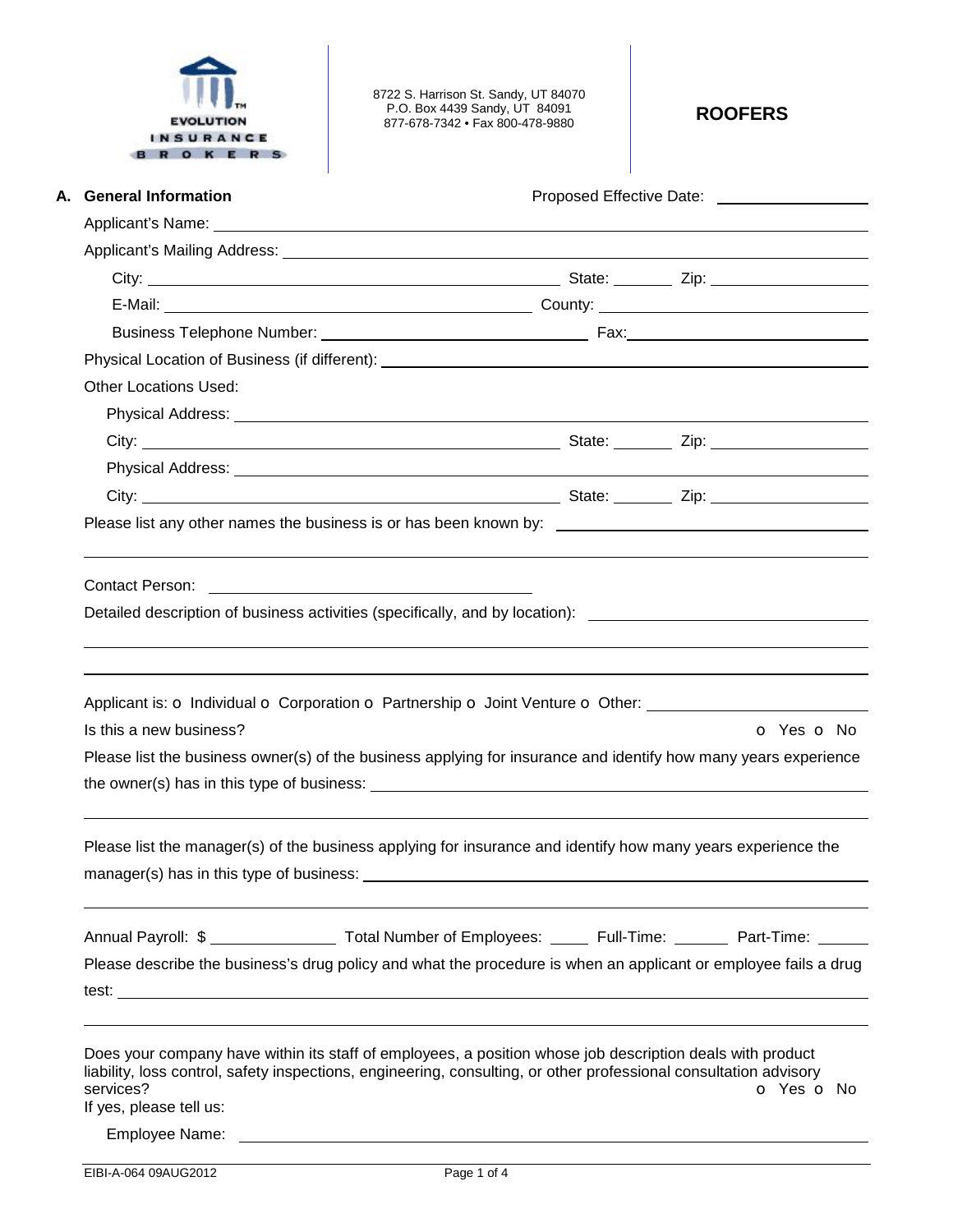| -Mail <sup>.</sup><br>viuli.<br>______ | 1.12.12.22<br>elenhone<br>No ^<br>susiness<br>.<br>____<br>____ |
|----------------------------------------|-----------------------------------------------------------------|
|                                        |                                                                 |

Fax: Years with Company:

## **B. Insurance History**

Who is your current insurance carrier (or your last if no current provider)? \_\_\_\_\_\_\_\_\_

Provide name(s) for all insurance companies that have provided Applicant insurance for the last three years:

|                        | Coverage: | Coverage: | Coverage: |
|------------------------|-----------|-----------|-----------|
| <b>Company Name</b>    |           |           |           |
| <b>Expiration Date</b> |           |           |           |
| Annual Premium         | \$        | ъD        | ۰D        |

Completed Claims and Loss History form attached (REQUIRED)? **o** Yes **o** No

Has the Applicant, or anyone on the Applicant's behalf, attempted to place this risk in standard markets? o Yes o No

If the standard markets are declining placement, please explain why:

## **C. Other Insurance**

Please provide the following information for all other business-related insurance the Applicant currently carries.

| Coverage Type          |  |   |
|------------------------|--|---|
| <b>Company Name</b>    |  |   |
| <b>Expiration Date</b> |  |   |
| Annual Premium   \$    |  | Ф |

### **D. Desired Insurance**

Per Act/Aggregate **OR** Per Person/Per Act/Aggregate

| \$50,000/\$100,000    | O | \$25,000/\$50,000/\$100,000     |
|-----------------------|---|---------------------------------|
| \$150,000/\$300,000   | O | \$75,000/\$150,000/\$300,000    |
| \$250,000/\$1,000,000 | O | \$100,000/\$250,000/\$1,000,000 |
| \$500,000/\$1,000,000 | O | \$250,000/\$500,000/\$1,000,000 |
| Other:                | O | Other:                          |
|                       |   |                                 |

**Self-Insured Retention (SIR):** o \$1,000 (Minimum) o \$1,500 o \$2,500 o \$5,000 o \$10,000

### **E. Business Activities**

1. Annual Payroll:

| Operations Payroll -<br>Roofing | ง | <b>Office and Clerical</b>  | ٩Đ |
|---------------------------------|---|-----------------------------|----|
| Operations Payroll -<br>Siding  | ง | Executive and<br>Management |    |
| Sheet metal Installation        | ง | <b>Outside Sales</b>        | ۰D |
| <b>Supervisors</b>              |   | Other                       | Φ  |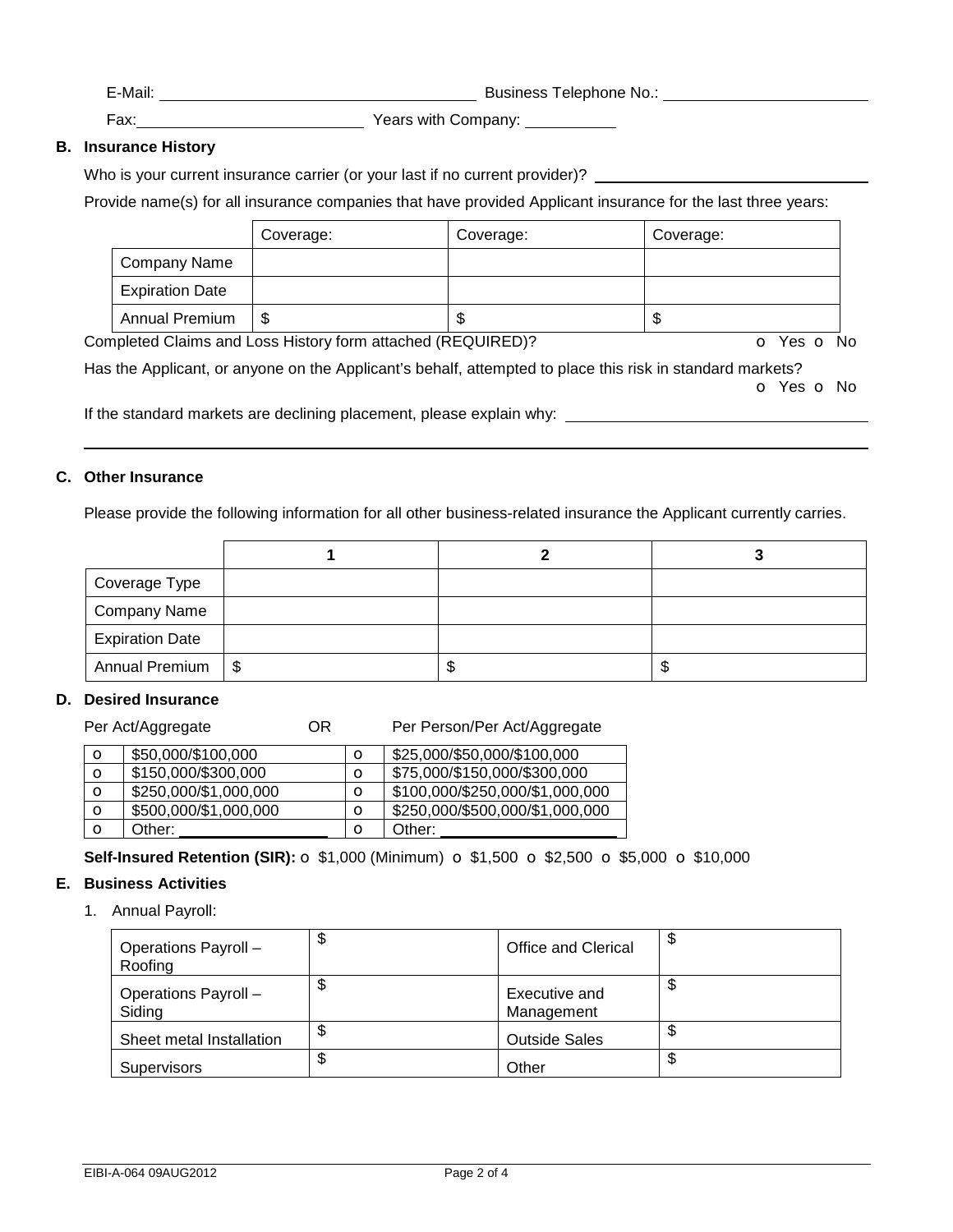2. Business Operations Breakdown--Identify percentage of your business operations:

| Commercial – not over 2 stories                                          | % |
|--------------------------------------------------------------------------|---|
| Commercial – over 2 stories                                              | % |
| Residential – single family or twin home –<br>not over 2 story structure | % |
| EPDM                                                                     | % |
| <b>PVC</b>                                                               | % |
| Modified PVC                                                             | % |
| ther                                                                     | % |

# 3. Estimate total gross receipts from roofing operations only, including material and repair services for next 12 months:

| Commercial  | w   |
|-------------|-----|
| Residential | ٦IJ |

4. Estimated gross receipts from siding operations only, including material and repair services for next 12 months:

| Commercial  | ٤IJ |
|-------------|-----|
| Residential | ٤IJ |

- 5. Total gross annual receipts from all business operations—roofing, siding, and non-roofing or siding operations, and product sales, retail sales, or other work:  $$$
- 6. Total gross annual receipts from new construction, roofing (not re-roofing) contractor services only:  $\sim$
- 7. Total gross annual receipts from new construction, siding operations only: \$
- 8. What percent of your total gross receipts is received from sub-contracted work you perform for other contractors? \_\_\_\_\_\_\_\_\_\_\_\_\_\_%
- 9. What percent of work is repair of old roofs?  $\%$
- 10. What percent of work is repair of old siding?  $\frac{1}{\sqrt{2\pi}}\%$
- 11. What percent of work is replacement of old roofs?  $\%$
- 12. What percent of work is replacement of old siding? \_\_\_\_\_\_%
- 13. Does your business:
	- i. Perform renovations involving structural change to load-bearing walls?  $\bullet$  Yes  $\bullet$  No ii. Perform external work above two stories? Community contracts are contracted by the original contracted by No
	- iii. Lease or rent equipment to others? Communication of the contract of the contract of Yes of No If yes, what?
	- iv. Lease or rent equipment from others? Compared the control of the control of Yes of No. If yes, what? v. Distribute or sell (retail) building materials or supplies for installation by others? **o** Yes **o** No
		- If yes, show annual gross receipts from distribution or sale: \$